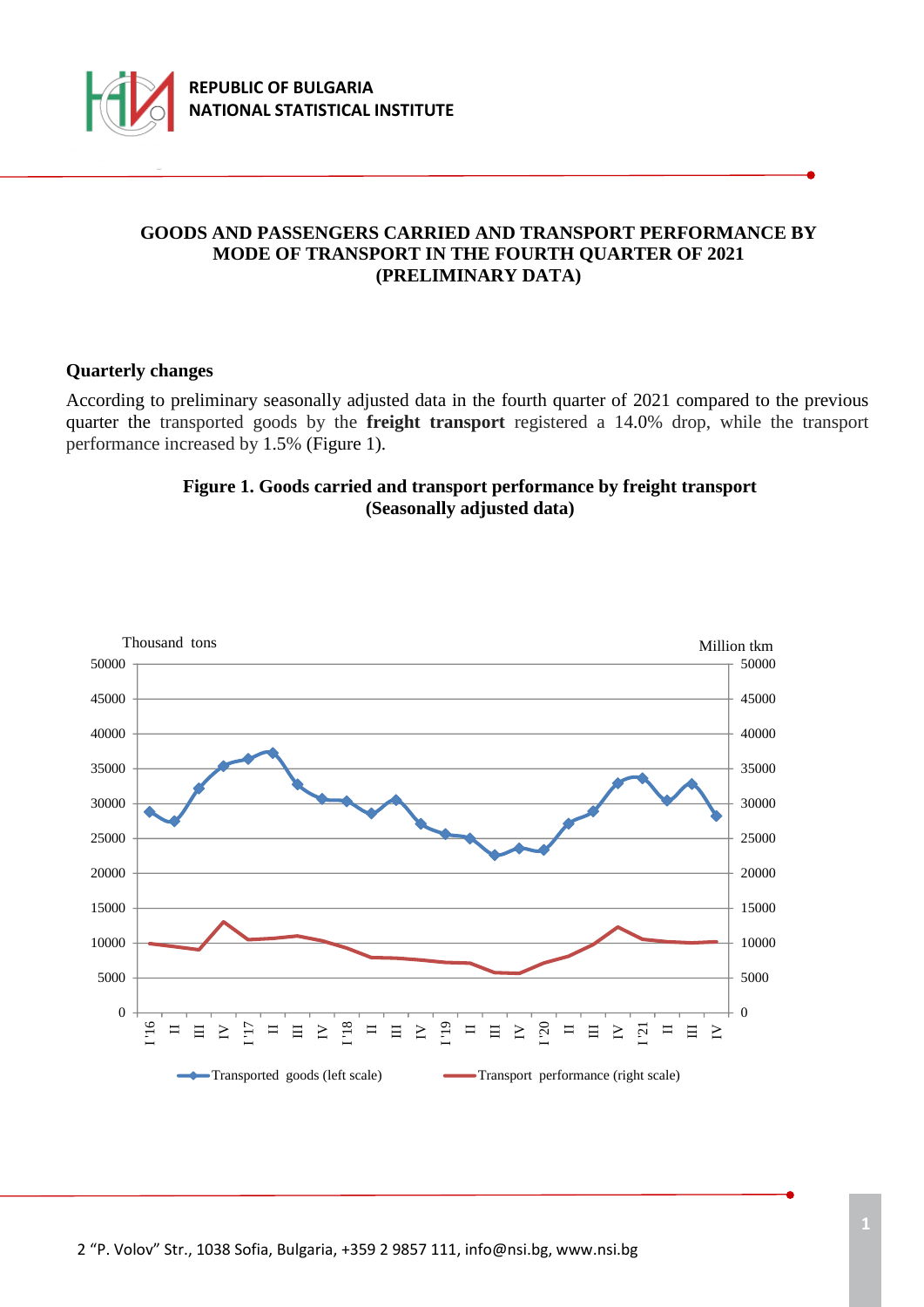

The passengers carried from **passenger transport** (land, water and urban electrical transport) decreased by 2.5% compared to the third quarter of 2021. At the same time, the transport performance rose by 6.7% (Figure 2).

# **Figure 2. Transported passengers and transport performance by passenger transport (Seasonally adjusted data)**

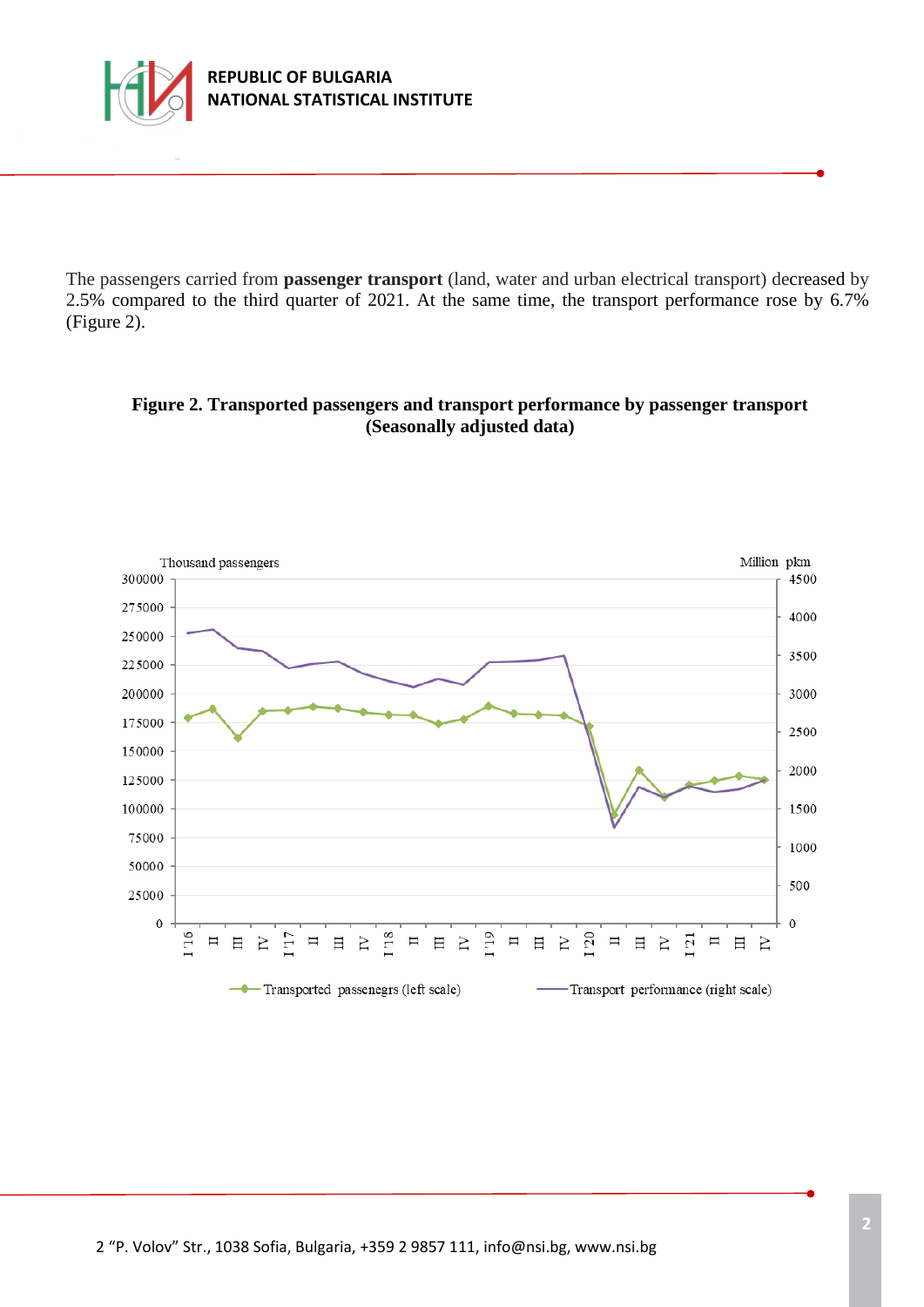

### **Annual changes**

According to preliminary data during the fourth quarter of 2021 there was a decrease, both in the goods carried (by 14.1%) and in the transport performance (by 17.0%) by the freight land and water transport in comparison with the same period of 2020. The transported passengers and the transport performance of the passenger transport increased by 12.3% and 13.9% compared to the same quarter of the previous year.

#### **Freight land transport**

In the fourth quarter of 2021 the **transported goods** by the land transport were 28 951.5 thousand tons, or by 4 848.2 thousand tons less than the same quarter of 2020 (Figure 3), which was mainly due to the decreased volume of the national and international carriages. The **transport performance** also decreased by 17.1% and reached 10 237.3 million tkm.



### **Figure 3. Transported goods and transport performance by land transport by quarters**

#### **Freight water transport**

The **transported goods** by sea and inland waterway transport decreased by 53.3 thousand tons in comparison with the same quarter of 2020. A decrease was observed both in inland waterway and in maritime transport by 6.0% and 1.8%, respectively. (Figure 4).

The **transport performance,** measured in tonne-kilometres, also declined and reached 260.4 million tkm due to the less average distance travelled on which the goods by the international carriages were transported.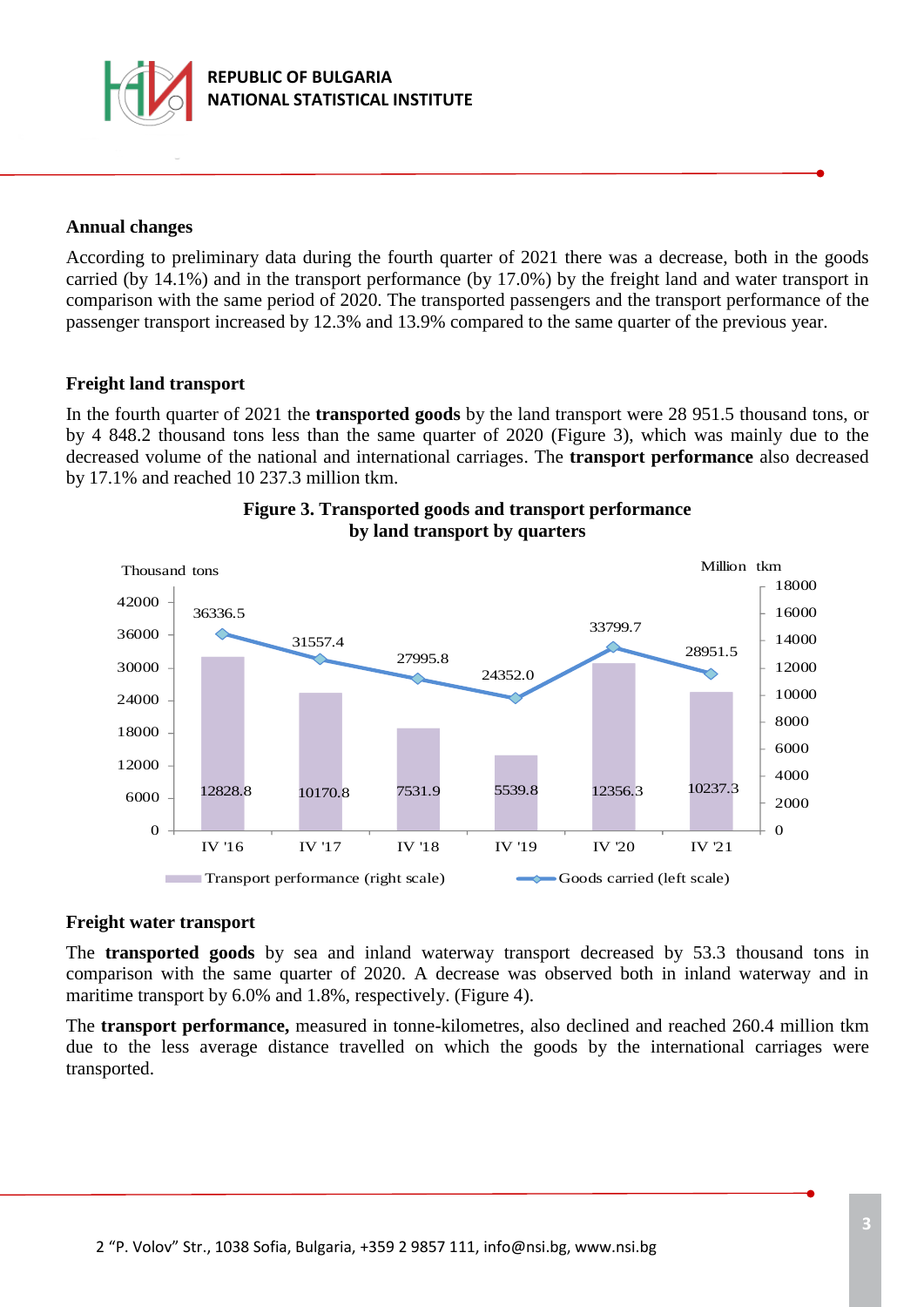





#### **Passengers land transport**

The number of the **transported passengers** by the land transport in the fourth quarter of 2021 was 80 035.9 thousand, or by 12.9% more than the same period of the previous year (Figure 5), which was due to the more transported passengers from the bus and railway transport.

The **transport performance** also increased by 13.8% and reached 1 578.0 million passenger-kilometres (Figure 5). The growth by the bus transport was 14.3% and by the railway transport - 11.7%.



#### **Figure 5. Transported passengers and transport performance by land transport by quarters**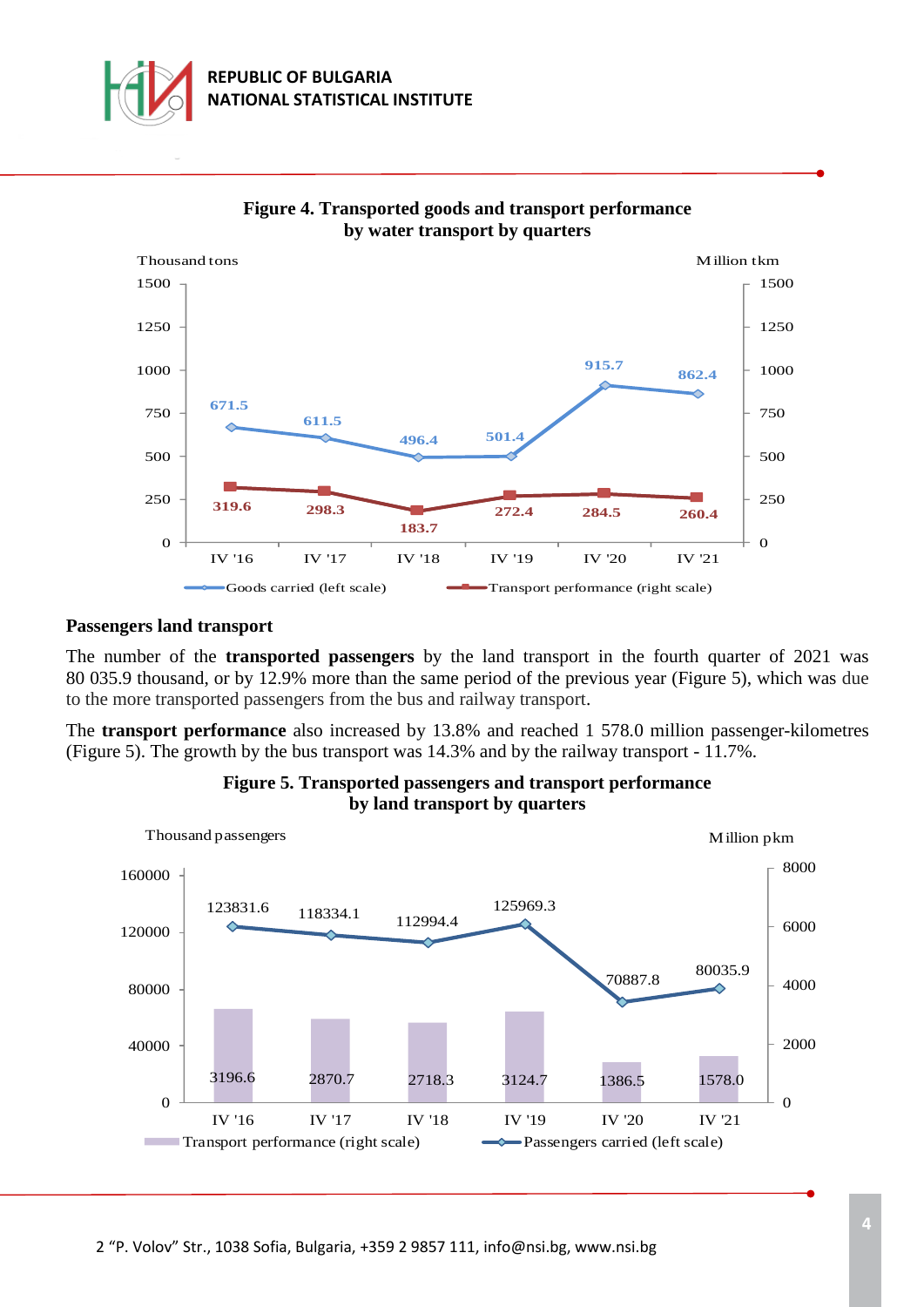

#### **Passengers water transport**

In the fourth quarter of 2021 the **transported passengers** by the water transport increased by 7.5%. At the same time the **transport performance** declined by 115.3 thousand pkm compared to the same quarter of the previous year, due to the less distance at which the passengers by the maritime transport were transported (Figure 6).



#### **Figure 6. Transported passengers and transport performance by water transport by quarters**

#### **Urban electrical transport**

During the period October - December of 2021 the enterprises performing urban electrical transport transported **50 394.0 thousand passengers,** or by 11.3% more than the same period of 2020 (Figure 7). An increase was observed in all modes of urban electrical transport, the biggest being in the metro carriages by 24.7%.

The **transport performance** measured in passenger-kilometres also increased and reached 264.8 thousand pkm. Only the trolleybus transport registered a drop by 2.5% according to the same quarter of 2020.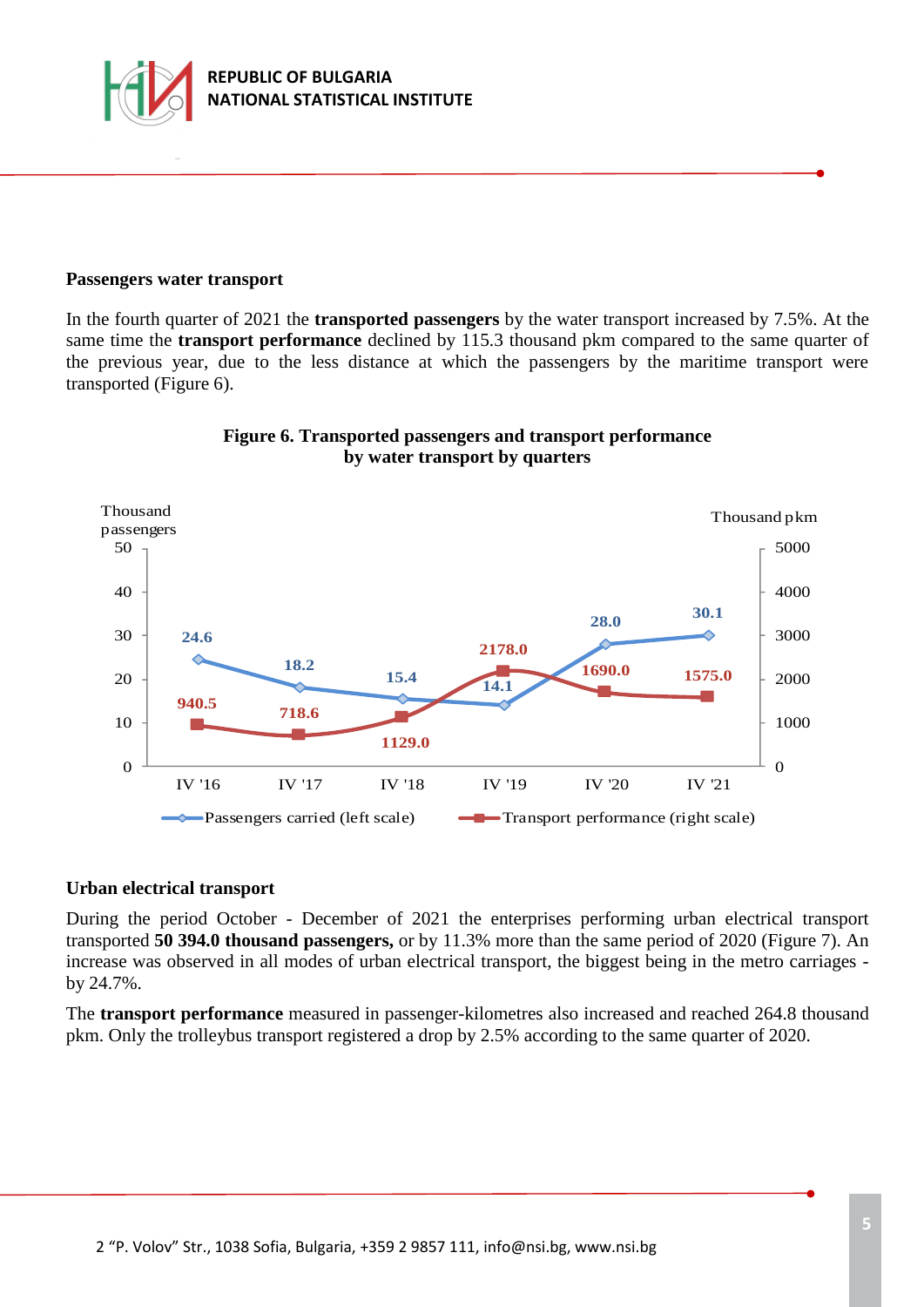



# **Figure 7. Transported passengers and transport performance by urban electrical transport by quarters**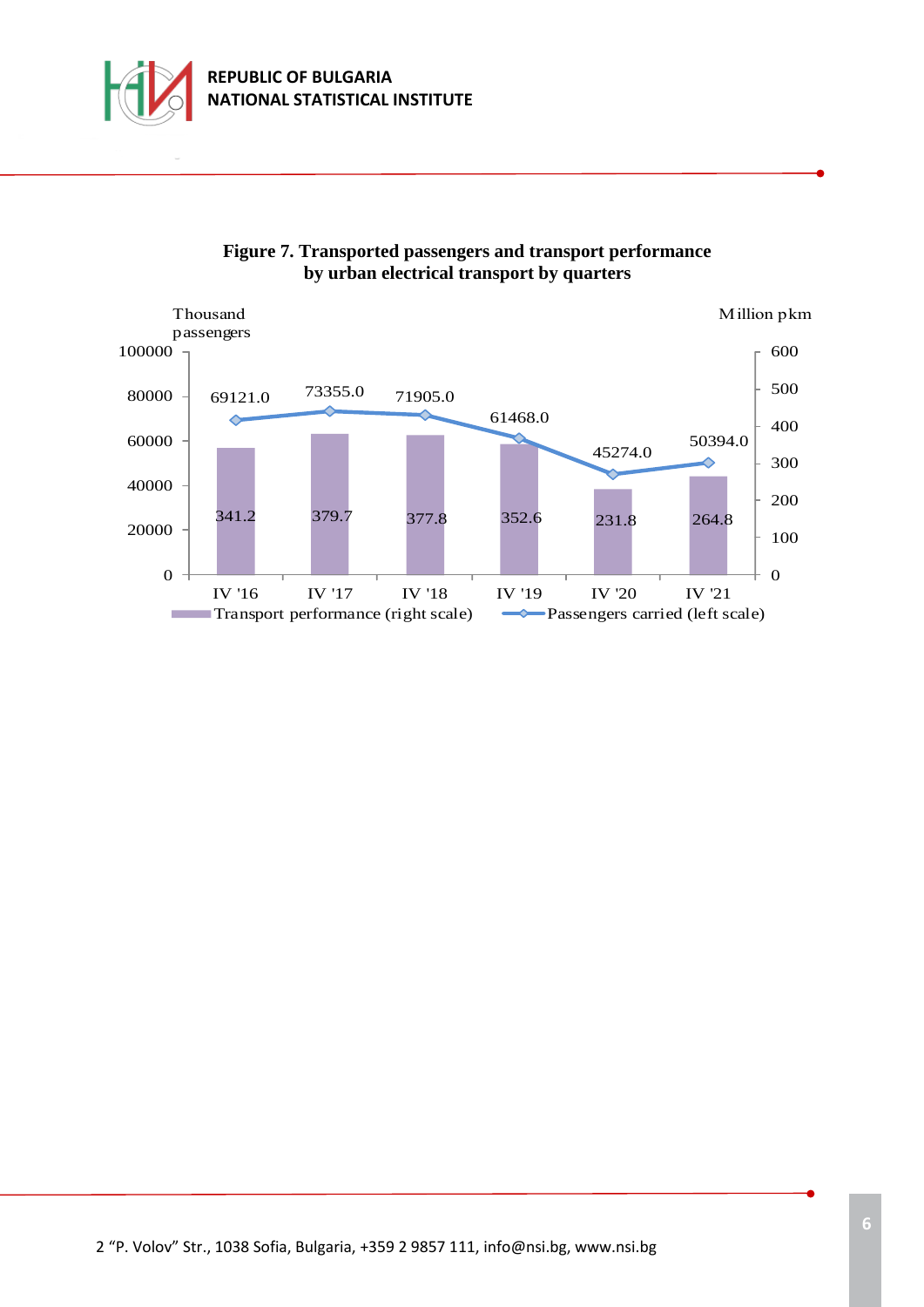

### **Methodological notes**

Land freight transport covers the freight carriages by road and rail transport from vehicles with Bulgarian registration as well as transmission of goods by pipelines.

**Land passenger transport** covers the passengers' carriages by road and rail transport from vehicles with Bulgarian registration.

**Water transport** covers the passengers' and freight carriages and transport performance by maritime and IWW vessels with Bulgarian registration.

**Urban electrical transport** includes passengers carried and transport performance of trolleybus transport in the country, electric bus and tramway transport and metro in Sofia.

**Goods carried** (tons) - measures the total volume of goods carried **for hire or reward** between two places (place of loading and place of unloading).

**Transport performance of freight transport** (tonne-kilometres) - corresponds to the transportation of one ton over one kilometre.

**Passengers carried** (in numbers) - measures the total number of passengers **with paid fares** carried by the corresponding type of transport between two places (place of embarkation and place of disembarkation).

**Transport performance of passenger transport** (passenger-kilometres) - corresponds to the transportation of one passenger over one kilometre.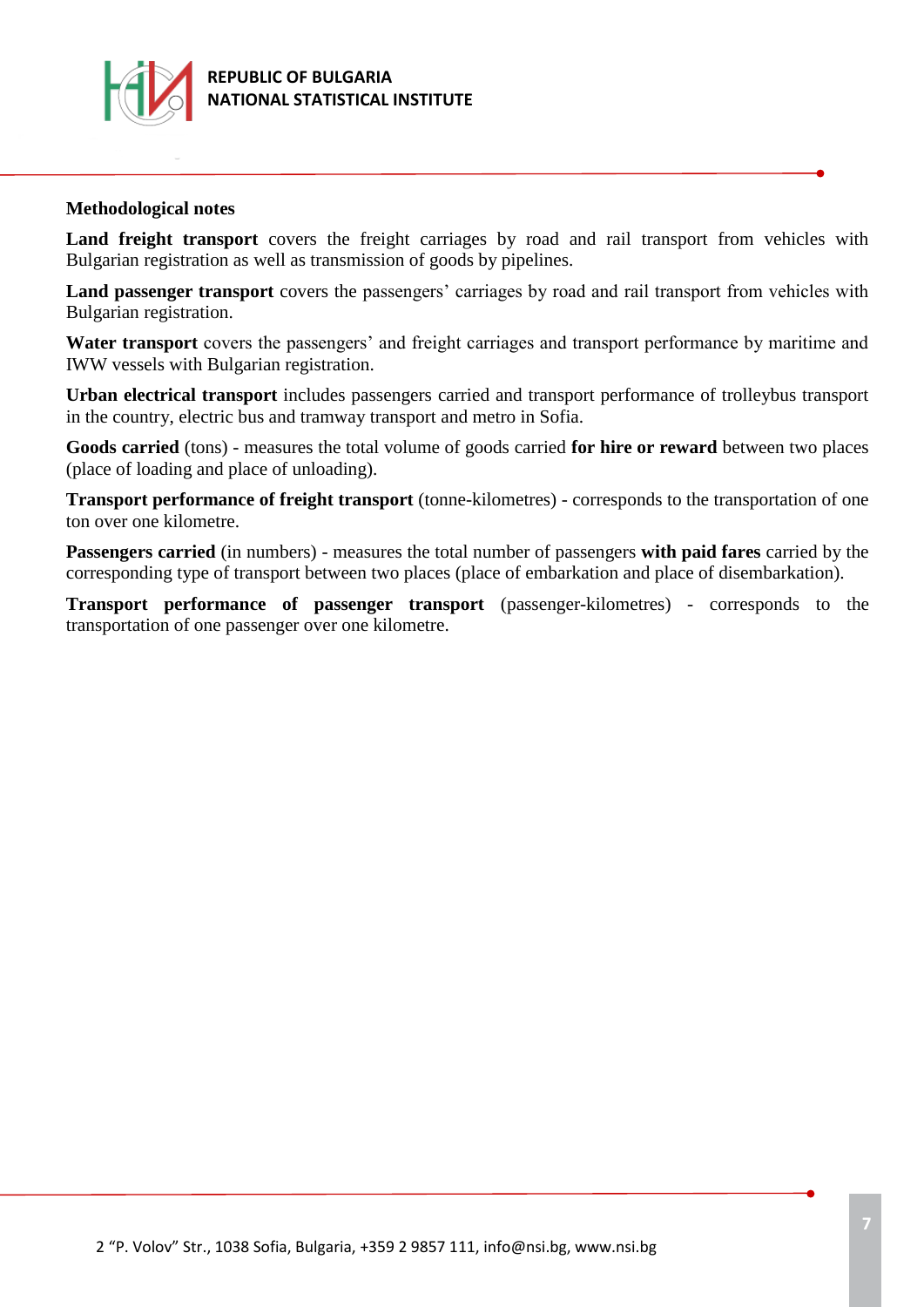

# **REPUBLIC OF BULGARIA NATIONAL STATISTICAL INSTITUTE**

#### **Annex**

# **Table 1**

## **Main indicators of the freight transport activity, fourth quarter of 2020 and 2021**

| <b>Freight transport</b>                | IV quarter<br>2020 | <b>IV</b> quarter<br>2021 | <b>Index of change</b><br>compared to<br>the fourth<br>quarter of 2020 |  |  |
|-----------------------------------------|--------------------|---------------------------|------------------------------------------------------------------------|--|--|
| Land transport - transported goods      |                    |                           |                                                                        |  |  |
| <b>Total - thousand tons</b>            | 33799.7            | 28951.5                   | 85.7                                                                   |  |  |
| National                                | 21634.4            | 18472.5                   | 85.4                                                                   |  |  |
| International                           | 12165.3            | 10479.0                   | 86.1                                                                   |  |  |
| Land transport - transport performance  |                    |                           |                                                                        |  |  |
| <b>Total - million tkm</b>              | 12356.3            | 10237.3                   | 82.9                                                                   |  |  |
| <b>National</b>                         | 2578.2             | 2236.6                    | 86.8                                                                   |  |  |
| International                           | 9778.1             | 8000.7                    | 81.8                                                                   |  |  |
| Water transport - transported goods     |                    |                           |                                                                        |  |  |
| <b>Total - thousand tons</b>            | 915.7              | 862.4                     | 94.2                                                                   |  |  |
| National                                |                    |                           |                                                                        |  |  |
| International                           | 915.7              | 862.4                     | 94.2                                                                   |  |  |
| Water transport - transport performance |                    |                           |                                                                        |  |  |
| <b>Total - million tkm</b>              | 284.5              | 260.4                     | 91.5                                                                   |  |  |
| National                                |                    |                           |                                                                        |  |  |
| International                           | 284.5              | 260.4                     | 91.5                                                                   |  |  |

\_\_\_\_\_\_\_\_ '-' - no case registered.